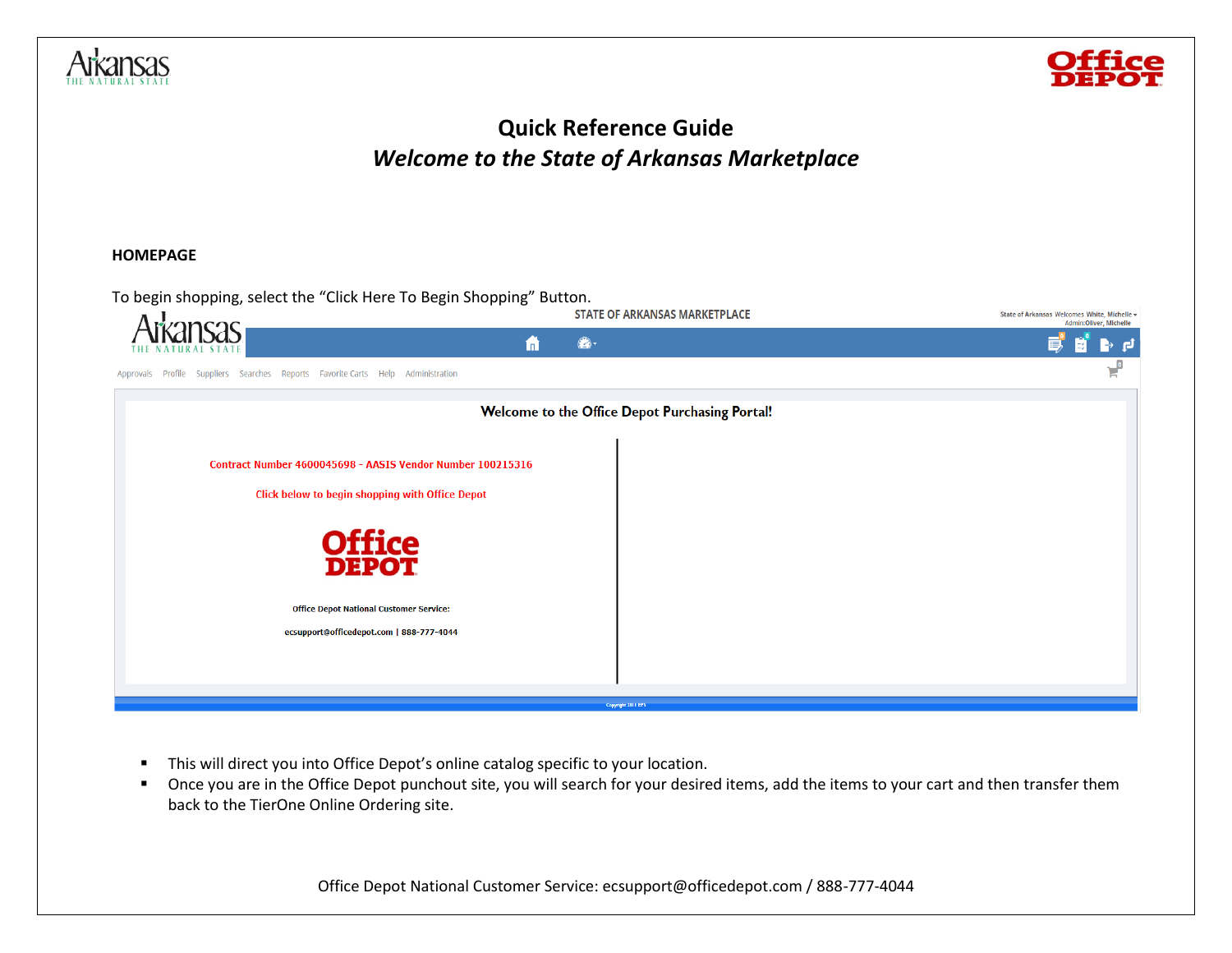

# **WAYS TO SHOP**

- 1. Search by Keyword or Item#
- 2. Order by Item #
- 3. Category
- 4. My Shopping Lists
- 5. Ink & Toner



# *Search by Keyword or Item#*

The search field allows you to shop for items by simply entering in a keyword or Part ID in the SEARCH field and selecting the search icon.

#### *Order by Item Number*

Located at the top of the screen is the "Order by Item #" feature which allows you to simply list the part ID and quantity of the item(s) you wish to add to your cart.

#### *Category*

By moving your mouse over the category headings, you can narrow your search by selecting your desired item category.

## *Shopping List*

You may create a shopping list to locate items you purchase frequently in one easy to find place. Selecting My Shopping Lists on the home page will allow you to create a new list or view previously created shopping lists.

#### *Ink & Toner*

This is where you can easily filter through various printing supplies to find the appropriate ink or toner for your machine.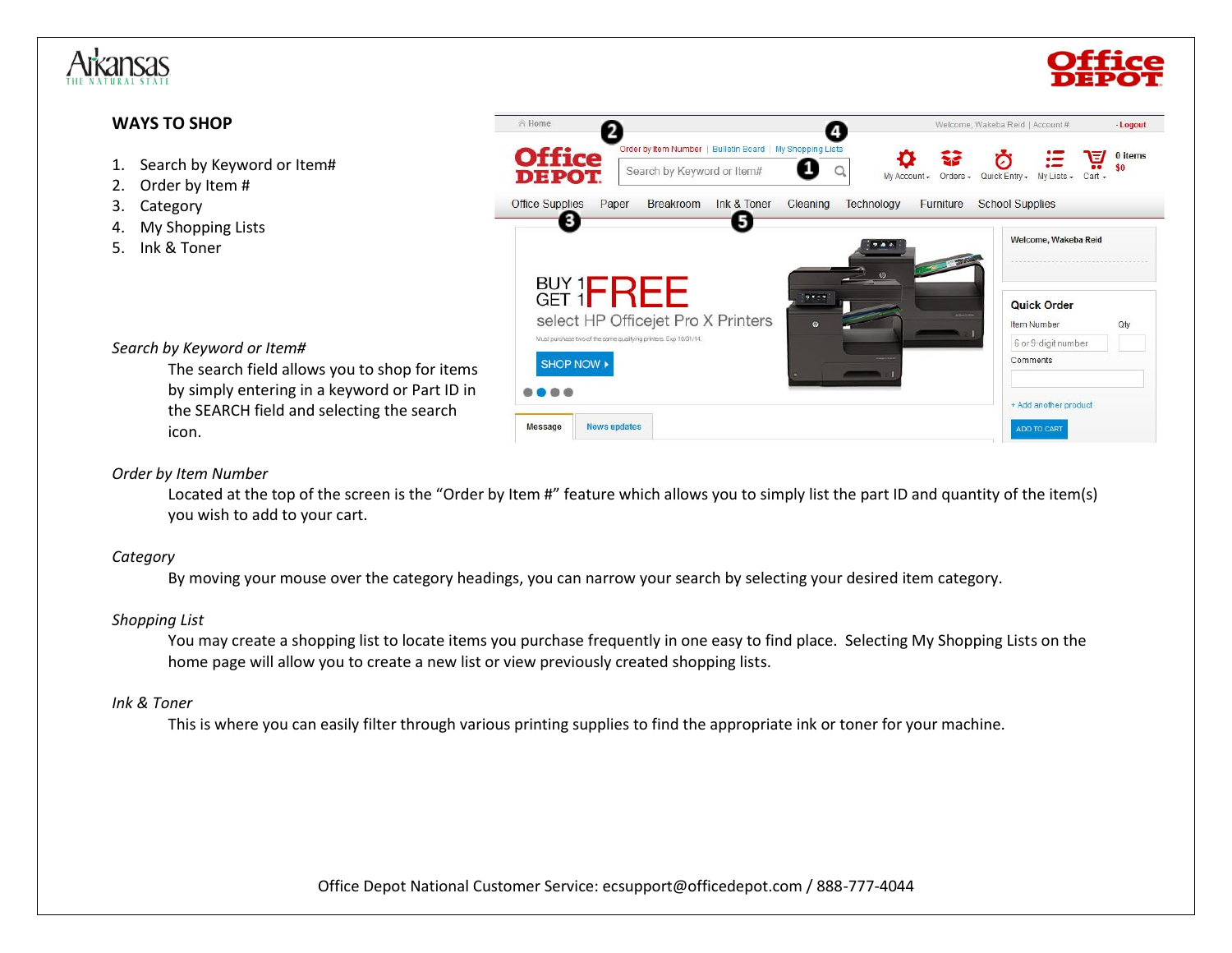

#### **MY SHOPPING LISTS**

#### *To create a shopping list . . .*

- Locate the item that you would like to add to the shopping
- Select "Add to Shopping List"
- A window will pop up. This window gives you the ability to a new list or add the selected item to an existing shopping

#### *To add an item to an existing shopping list*

■ Select the Shopping list name of where you want to add the You will receive a pop up window that indicates your item added successfully

# *Create a new shopping list*

- Select "Create List"
- Enter the name of your new shopping list and select SAVE



|                        |                                                 | r icaac uac Auvanceu Obrany opabha below to abit prouucta by Deat value item, Obhiractitem, phoe and more: |                                                                           |                                                              |  |  |  |  |  |  |
|------------------------|-------------------------------------------------|------------------------------------------------------------------------------------------------------------|---------------------------------------------------------------------------|--------------------------------------------------------------|--|--|--|--|--|--|
| list                   |                                                 |                                                                                                            |                                                                           | <b>HII</b> Grid<br>$\equiv$ List                             |  |  |  |  |  |  |
|                        | Sort By: Relevance                              | $\overline{\phantom{a}}$                                                                                   |                                                                           | Items per page: $\boxed{12}$                                 |  |  |  |  |  |  |
| create                 | Showing 1-12 of 171 Results                     |                                                                                                            | 12345                                                                     | Next<br>6 7 8 9 10                                           |  |  |  |  |  |  |
| list.                  |                                                 |                                                                                                            | Select a List                                                             | G3                                                           |  |  |  |  |  |  |
|                        |                                                 | Old English® Lemon Oil Spray, 12 Oz                                                                        | 99<br><b>Recently Used Lists</b><br>g<br>/ each<br>Personal Shopping List |                                                              |  |  |  |  |  |  |
|                        |                                                 |                                                                                                            | <b>OD Test Shopping List 1</b>                                            | $\overline{2}$<br><b>ADD TO CART</b><br>ADD TO SHOPPING LIST |  |  |  |  |  |  |
|                        |                                                 | Item # 928129                                                                                              |                                                                           |                                                              |  |  |  |  |  |  |
| e item                 |                                                 |                                                                                                            | <b>Nephrology 2013</b><br>Personal Shopping List                          |                                                              |  |  |  |  |  |  |
| was                    |                                                 | Sold Online (Delivery Only)                                                                                | <b>H2 Inventory</b>                                                       |                                                              |  |  |  |  |  |  |
|                        |                                                 | <b>Limited Availability</b>                                                                                | Personal Shopping List                                                    |                                                              |  |  |  |  |  |  |
| <b>Create New List</b> |                                                 |                                                                                                            | <b>CREATE LIST</b><br><b>SHOW ALL LISTS</b><br><b>MANAGE LIST</b>         |                                                              |  |  |  |  |  |  |
|                        | <b>Create New List</b>                          | Joe Ready-to-Use All-Purpo                                                                                 |                                                                           | $8^{79}$ / each                                              |  |  |  |  |  |  |
|                        | For best results, please limit your list to a   |                                                                                                            |                                                                           |                                                              |  |  |  |  |  |  |
|                        | maximum of 200 different items. Exceeding this  |                                                                                                            |                                                                           |                                                              |  |  |  |  |  |  |
| response time.         | limit will adversely affect the Shopping List's |                                                                                                            |                                                                           |                                                              |  |  |  |  |  |  |
| <b>List Name:</b>      |                                                 |                                                                                                            |                                                                           |                                                              |  |  |  |  |  |  |
|                        |                                                 |                                                                                                            |                                                                           |                                                              |  |  |  |  |  |  |
| Comment:               |                                                 |                                                                                                            |                                                                           |                                                              |  |  |  |  |  |  |
|                        |                                                 |                                                                                                            |                                                                           |                                                              |  |  |  |  |  |  |
|                        |                                                 |                                                                                                            |                                                                           |                                                              |  |  |  |  |  |  |
|                        | Yes, set to default                             |                                                                                                            |                                                                           |                                                              |  |  |  |  |  |  |
|                        |                                                 |                                                                                                            |                                                                           |                                                              |  |  |  |  |  |  |

ad Serting entians below to sert products by Rost Value Item. Contract Item, price and m

You can access your shopping lists from the Office Depot homepage under My Tools. Click on the appropriate Shopping Lists.

Select the item(s) to add to your cart and adjust the quantity. Select "Add to Cart" to add the items into your shopping cart.

**Advanced Sorting Available!**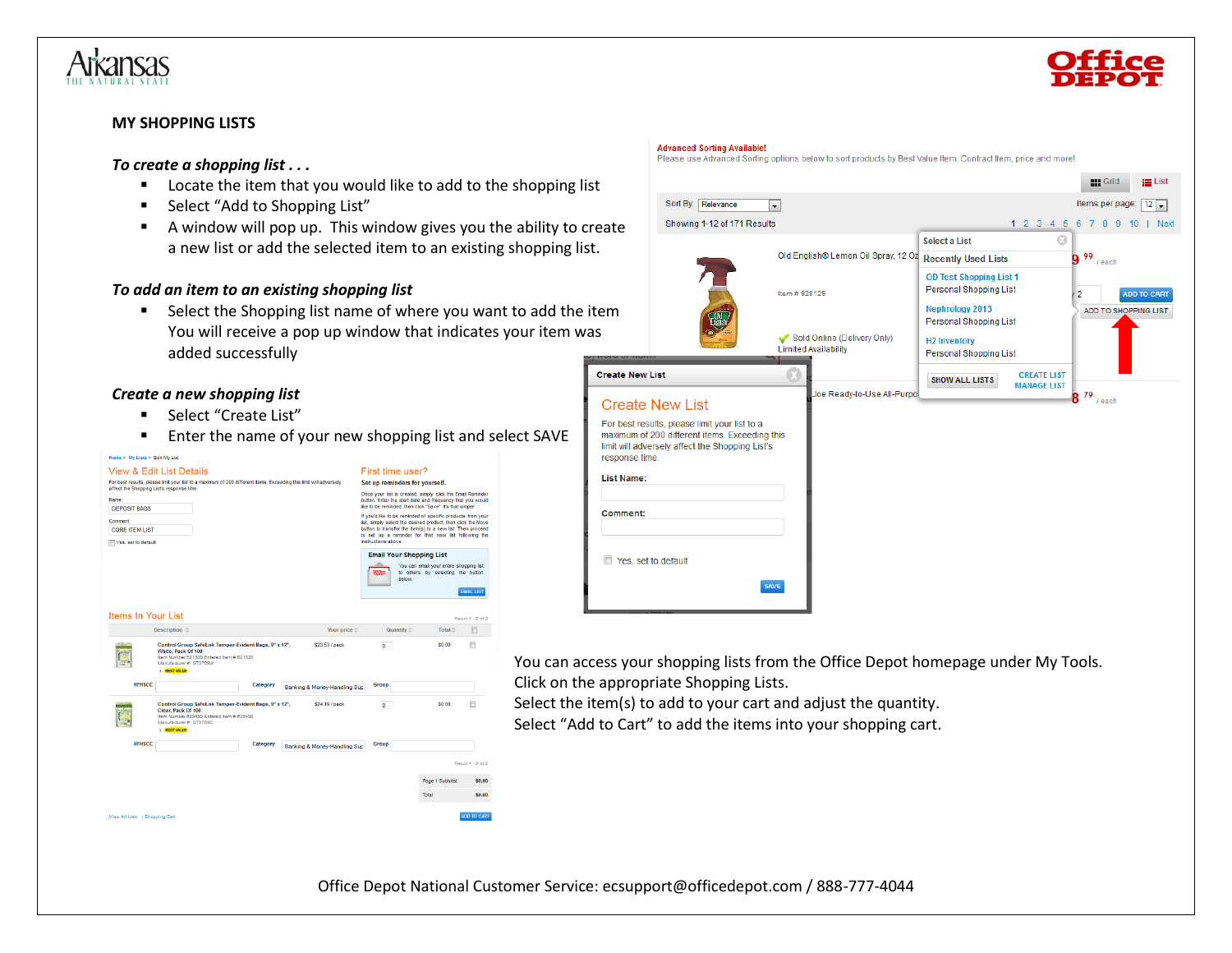

# **CHECKING OUT**

To complete your order select, CHECK OUT. All items added into the shopping cart will be displayed. Select Continue. Your items will be transferred from the Office Depot punchout to the TierOne shopping site shopping cart.

| ⊪ Home                                                 |       |                            |                                                                                          |                 |                                                         |                                                           |                                    |                     |                                                                                                                                    |                   |      |                              |   |        |
|--------------------------------------------------------|-------|----------------------------|------------------------------------------------------------------------------------------|-----------------|---------------------------------------------------------|-----------------------------------------------------------|------------------------------------|---------------------|------------------------------------------------------------------------------------------------------------------------------------|-------------------|------|------------------------------|---|--------|
|                                                        |       |                            | Order by Item Number   Bulletin Board   My Shopping Lists                                |                 |                                                         |                                                           | Add \$42.51 more for FREE shipping |                     |                                                                                                                                    |                   |      |                              |   |        |
| <b>Office</b><br><b>DEPOT</b>                          |       | Search by Keyword or Item# |                                                                                          |                 | Q                                                       | 1 item(s): \$7.49<br>$\bullet\bullet$<br>$\vee$ View Cart | Check Out >                        |                     |                                                                                                                                    |                   |      |                              |   |        |
|                                                        |       |                            |                                                                                          |                 | Welcome, Wakeba Reid of GPI ARKANSAS TECH UNIV - Logout |                                                           |                                    | Account #: 13982433 |                                                                                                                                    |                   |      |                              |   |        |
| <b>Office Supplies</b>                                 | Paper | Ink & Toner                | <b>Breakroom</b>                                                                         | <b>Cleaning</b> | <b>Technology</b>                                       | Furniture                                                 | <b>Our Services</b>                | <b>My Account</b>   |                                                                                                                                    |                   |      |                              |   |        |
| Home > Find Your Product                               |       |                            |                                                                                          |                 |                                                         |                                                           |                                    |                     |                                                                                                                                    |                   |      |                              |   |        |
| The item listed below was added to your shopping cart. |       |                            |                                                                                          |                 |                                                         |                                                           |                                    |                     | <b>Office DEPOT</b>                                                                                                                |                   |      |                              |   |        |
| <b>Description</b>                                     |       |                            |                                                                                          |                 |                                                         | Your Price/unit Qtv.                                      |                                    | <b>Description</b>  |                                                                                                                                    | <b>Price/unit</b> | Qtv. | Available B/O <i>U</i> Total |   |        |
| Item # 128731 Entered Item # 128731<br>ē               |       |                            | Simple Green® Concentrated All-Purpose Cleaner/Degreaser/Deodorizer, 24 Oz. Spray Bottle |                 |                                                         | \$7.49 /each 1                                            |                                    | e                   | Simple Green® Concentrated All-Purpose<br>Cleaner/Degreaser/Deodorizer, 24 Oz. Spray Bottle<br>Item # 128731 Entered Item # 128731 | \$7.49 / each     |      |                              | 0 | \$7.49 |
| Continue Shopping                                      |       |                            |                                                                                          |                 | SHOPPING CART                                           | CHECK OUT                                                 |                                    | <b>CONTINUE</b>     |                                                                                                                                    |                   |      |                              |   |        |

Transferring your items from the Office Depot shopping cart to the TierOne site (homepage) will save your items in your shopping cart. The items will be saved in the cart until they are removed or the order is placed. Click the cart icon on the homepage to access your items.

You will be able to view all items entered into your shopping cart from your Cart Details screen.

- To update the quantity per line item, change the quantity in the open quantity field and select SAVE.
- To remove an item from your cart select the box next to the line item and select REMOVE.

#### *Cost Center and Account Codes*

- If your location is using cost centers or account codes, the cost center or account code will default to what is set in your profile.
- If you have access to multiple cost centers and/ or account codes, click on the dropdown to select the appropriate cost center or account code.

#### To proceed to checkout, select CHECKOUT.

|            | Approvals Profile Suppliers Searches Reports Help Administration                                                                                  |                                                                                         |                              |                    | $$58.27$ (USD)                  |  |
|------------|---------------------------------------------------------------------------------------------------------------------------------------------------|-----------------------------------------------------------------------------------------|------------------------------|--------------------|---------------------------------|--|
|            | Items in your cart $\Box$ Select all                                                                                                              |                                                                                         | <b>E CHECKOUT</b> (2) items  |                    | Cart Summary                    |  |
| $\Box$     | 348037<br>Supplier: OD                                                                                                                            | Cost Center: * 033003<br>IV.<br>Account Code: 248-993-0376                              | \$45.78USD                   | \$45.78            | Total<br>\$58.27 <sub>usp</sub> |  |
|            | <b>Description lists</b><br>Office Depot(R) Copy And Print Paper, Letter Size (8-1/2 x 11), 20 Lb, Ream Of 500 Sheets, Case Of 10 Reams<br>429466 |                                                                                         | UOM: CS<br><b>E CHECKOUT</b> |                    |                                 |  |
| $\Box$     | Supplier: OD<br><b>Description lists</b><br>Tazo Zen Green Tea K-Cup(R) Pods, 0.4 Oz, Box Of 16 Pods                                              | Cost Center: * 033003<br>$\overline{ }$<br>Account Code: 248-993-0376<br>$\overline{ }$ | \$12.49USD<br>UOM: BX        | \$12.49            |                                 |  |
| Select all |                                                                                                                                                   |                                                                                         | Total \$58.27 USD            |                    |                                 |  |
|            | <b>COPY ACCOUNT CODES</b><br>COPY ITEMS<br><b>COPY COST CENTERS</b>                                                                               |                                                                                         | SAVE REMOVE                  | <b>TE CHECKOUT</b> |                                 |  |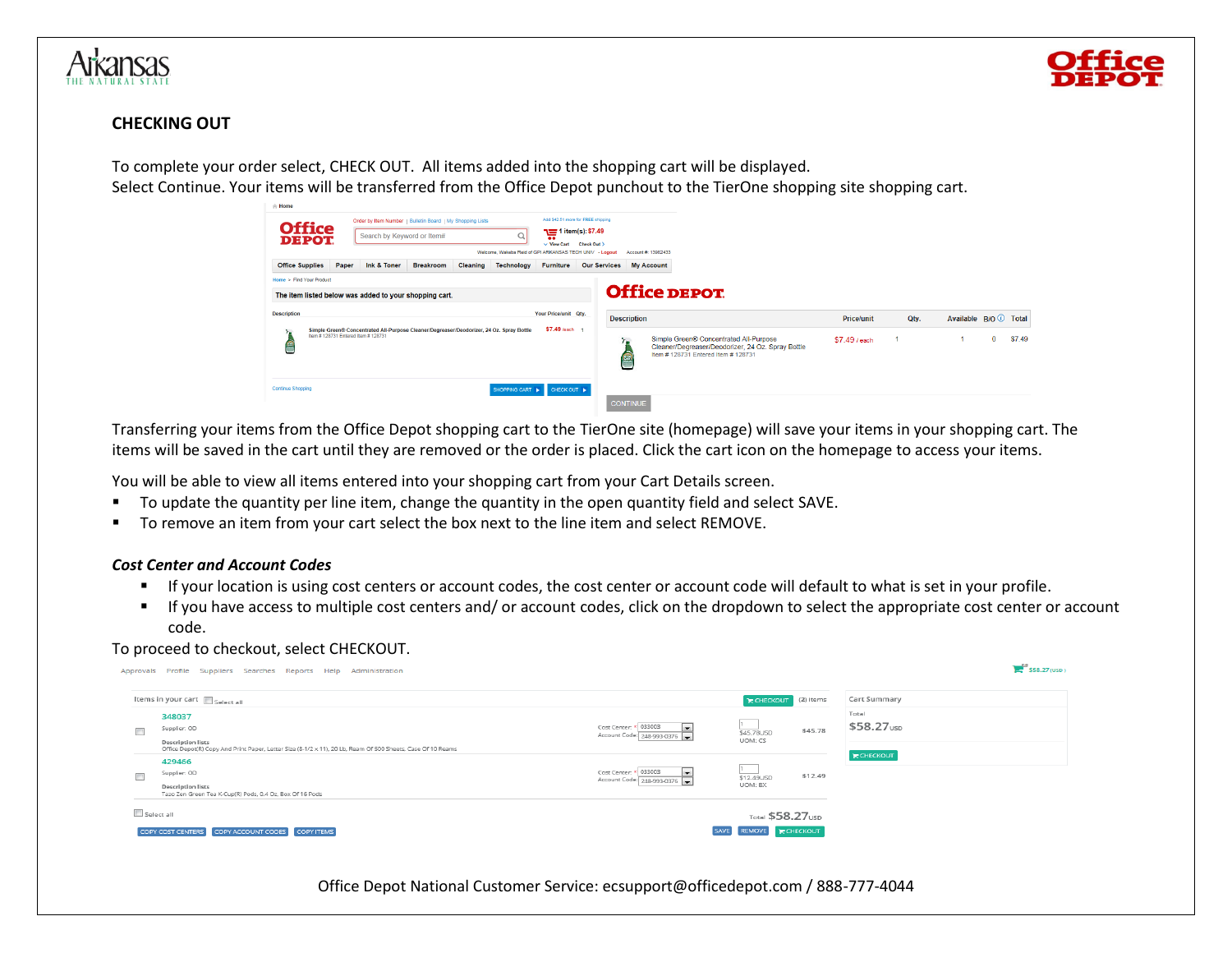



# **CHECKING OUT (cont'd)**

#### *Shipping and Billing*

- The shipping and billing will default to what is set in your profile.
- If you have access to multiple shipping and/ or billing addresses click on the shipping and billing address drop down to select the appropriate address id.

# *Payment Type*

- Creditline (Account Bill)
- Preload Credit Card
	- $\triangleright$  If you have a preloaded credit card it will automatically default as payment type id
- Enter credit card at the time of checkout
	- $\triangleright$  Populate the required credit card fields with your credit card information
	- ➢ Your credit card number will be encrypted as soon as it is entered into the system.

| <b>CHECKOUT DETAILS</b><br>-Shipping Info-<br><b>Alicia Brown</b><br><b>ShipTo Attention:</b><br>ePS Procure Demo Customer<br><b>Shipping Address ID: *</b><br>691 N. Squirrel Rd<br>Street1:<br><b>Ste 107</b><br>Street2:<br><b>Auburn Hills</b><br>City:<br>Michigan<br>State:<br>PostalCode:<br>48326<br>- Payment Info-<br>User Input Credit Card<br>Payment Type ID:<br>Street 1:<br>Name On Card: *<br>$Visa -$<br>City:<br>Credit Card Type: *<br>Card Number: *<br>Zip/Postal<br>01-Jan $\sim$ 2014<br><b>Expiration Date:</b><br>Code:<br><b>Note To Approver:</b><br><b>Note To Supplier:</b><br>-Line Items Info<br>Part<br><b>Description</b> |                                 |                              |                                                                                                                                                                                                                                                                                                                                                                                      |                                              |
|------------------------------------------------------------------------------------------------------------------------------------------------------------------------------------------------------------------------------------------------------------------------------------------------------------------------------------------------------------------------------------------------------------------------------------------------------------------------------------------------------------------------------------------------------------------------------------------------------------------------------------------------------------|---------------------------------|------------------------------|--------------------------------------------------------------------------------------------------------------------------------------------------------------------------------------------------------------------------------------------------------------------------------------------------------------------------------------------------------------------------------------|----------------------------------------------|
|                                                                                                                                                                                                                                                                                                                                                                                                                                                                                                                                                                                                                                                            |                                 | $\mathbf{x}$<br>-Required.   |                                                                                                                                                                                                                                                                                                                                                                                      | Shipping Policies<br><b>CHECKOUT</b>         |
|                                                                                                                                                                                                                                                                                                                                                                                                                                                                                                                                                                                                                                                            | <b>State/Province:</b>          |                              | -Billing Info-<br>Alicia Brown<br><b>Buyer Contact:</b><br>ePS Procure Demo - Biling<br>Billing Address ID: *<br>691 N. Squirrel Rd<br>Street1:<br><b>Ste 107</b><br>Street2:<br><b>Auburn Hills</b><br>City:<br>Michigan<br>State:<br>48326<br>PostalCode:<br>Additional Info-<br><b>External PO Number:</b><br>Java Ship Via<br><b>Ship Via:</b><br><b>Alternate Email:</b><br>VW: |                                              |
|                                                                                                                                                                                                                                                                                                                                                                                                                                                                                                                                                                                                                                                            |                                 |                              |                                                                                                                                                                                                                                                                                                                                                                                      |                                              |
|                                                                                                                                                                                                                                                                                                                                                                                                                                                                                                                                                                                                                                                            | <b>Unit Price</b><br><b>UOM</b> | Qty<br><b>Account Code</b>   | <b>Cost Center</b>                                                                                                                                                                                                                                                                                                                                                                   | <b>Required Date</b><br><b>Sub Total</b>     |
| 676<br>TOMATO SHARK, ECONOMY, LIGHT DUTY                                                                                                                                                                                                                                                                                                                                                                                                                                                                                                                                                                                                                   | \$0.31 USD<br>EA                | $\mathbf{1}$<br>Demost AC123 | Demo CC 456                                                                                                                                                                                                                                                                                                                                                                          | 09/18/2014<br>\$0.31                         |
| 503G<br>END CAP FOR SQUEEZE BOTTLE                                                                                                                                                                                                                                                                                                                                                                                                                                                                                                                                                                                                                         | <b>SO.44 USD</b><br>EA          | s.<br>Demost AC123           | Demo CC 456                                                                                                                                                                                                                                                                                                                                                                          | 09/18/2014<br>\$2.20<br><b>Total: \$2.51</b> |

Once all required fields are populated, select Checkout and then select Submit

Depending on your department, one of the following two will occur

- If your department has an approval hierarchy and you place an order above your approval limit, a Requisition ID will be generated. An email notification will be sent to your approver for approval. Once the Requisition ID has been approved, you will receive an email notification with your Purchase Order and the order will be sent directly to Office Depot.
- If your department has no approval hierarchy, a Purchase Order ID will be generated and the order sent directly to Office Depot.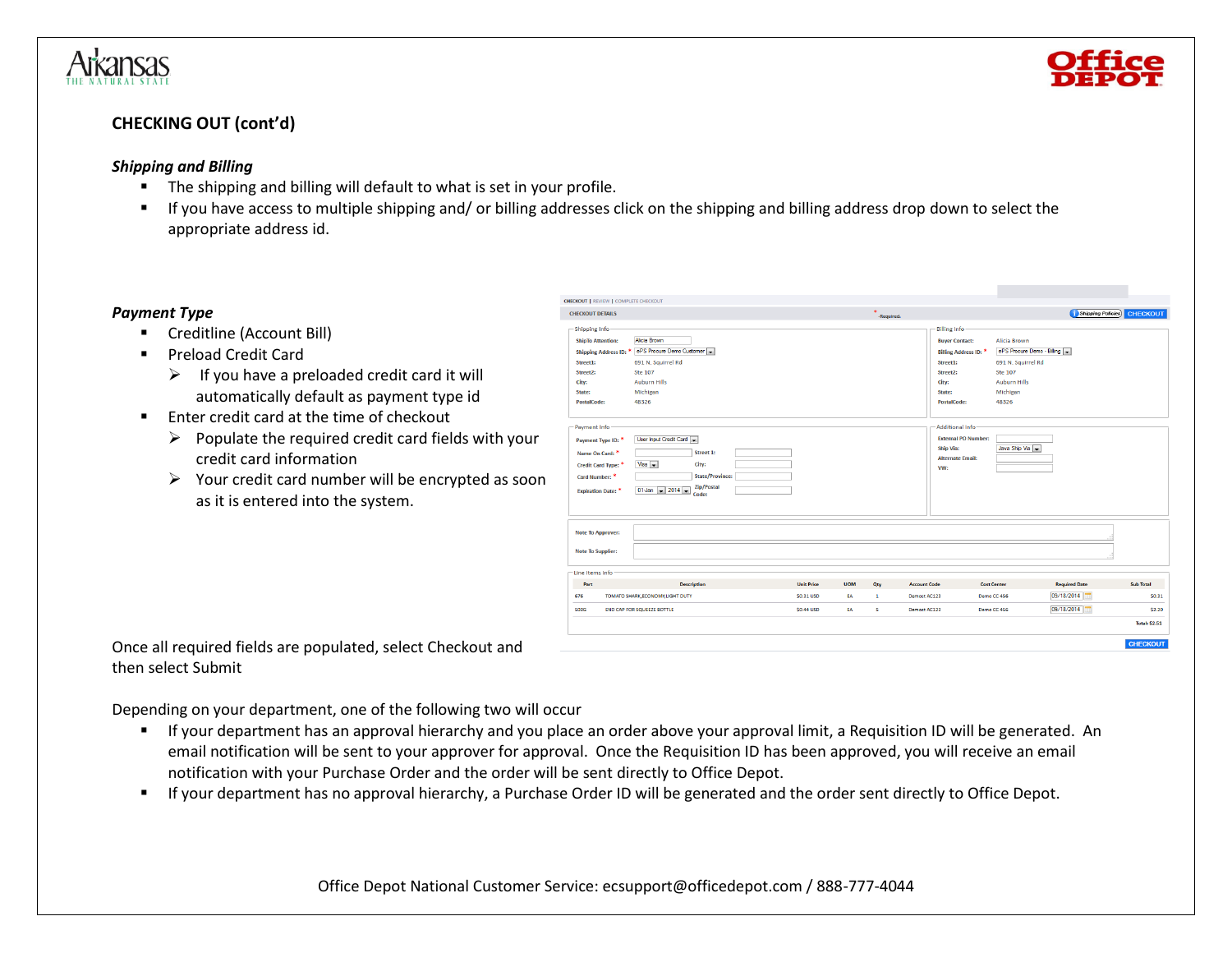



## **APPROVING REQUISITIONS**

Requisitions are escalated when a user creates an order above the user's approval limit. When a Requisition is escalated to the approver, an email notification is sent to the approver.

To approve a Requisition an approver will need to log into the TierOne Ordering site, go to the Approvals tab and select "Requisitions". This displays all Requisitions waiting for approval.

#### *To Approve/Reject a Requisition*

Select the box next to the appropriate Requisition ID and select APPROVE or REJECT. When A Requisition is approved a Purchase Order number is assigned to the order and sent Office Depot to be filled. An email notification will be sent to the user indicating their Requisition has been approved or rejected.

|   | <b>My Requisition Approval</b> |                                         |                                          |                                                   |                  |              | APPROVE   REJECT |                          |  |
|---|--------------------------------|-----------------------------------------|------------------------------------------|---------------------------------------------------|------------------|--------------|------------------|--------------------------|--|
|   |                                | <b>Requisition ID <math>\div</math></b> | <b>Buyer Name :</b>                      | Approver =                                        |                  |              |                  |                          |  |
|   | <b>Submission Date -</b>       |                                         |                                          |                                                   | <b>Status</b>    | <b>Total</b> | <b>APPROVE</b>   | <b>REJEC</b>             |  |
|   | 08/16/2017                     | EPS-R-2143                              | Unsworth, Mary<br>munsworth@eprosvcs.com | <b>Th</b> Unsworth, Mary (munsworth@eprosvcs.com) | Pending          | \$183.99     | $\checkmark$     |                          |  |
| n | 10/05/2017                     | $GB-R-3$                                | Unsworth, Mary<br>munsworth@eprosvcs.com | TT Unsworth, Mary (munsworth@eprosvcs.com)        | <b>Escalated</b> | \$693.67     | v                | $\overline{\phantom{a}}$ |  |
|   | 04/05/2018                     | EPS-R-2221                              | Unsworth, Mary<br>munsworth@eprosvcs.com | Unsworth, Mary (munsworth@eprosvcs.com)           | Pending          | \$18.77      | ✔                |                          |  |
|   | 06/22/2018                     | EPS-R-2274                              | Unsworth, Mary<br>munsworth@eprosvcs.com | Unsworth, Mary (munsworth@eprosvcs.com)           | Pending          | \$96.25      | v                |                          |  |

# *To Modify a Requisition*

Click on the Requisition ID (This will take you to the Requisition ID Details screen)

Fields that may be modified per line include: quantity, cost center, and account code. Some departments may require the approver to modify the Requisition by entering the Customer PO#. Make any desired change, and then click SAVE.

An approver may also remove items from a Requisition by checking the delete box and selecting DELETE ITEM. (A comment must be entered in the comments field when deleting an item)

Select APPROVE to approve the Requisition or REJECT to reject a Requisition. An email notification of the Requisition status will be sent to the user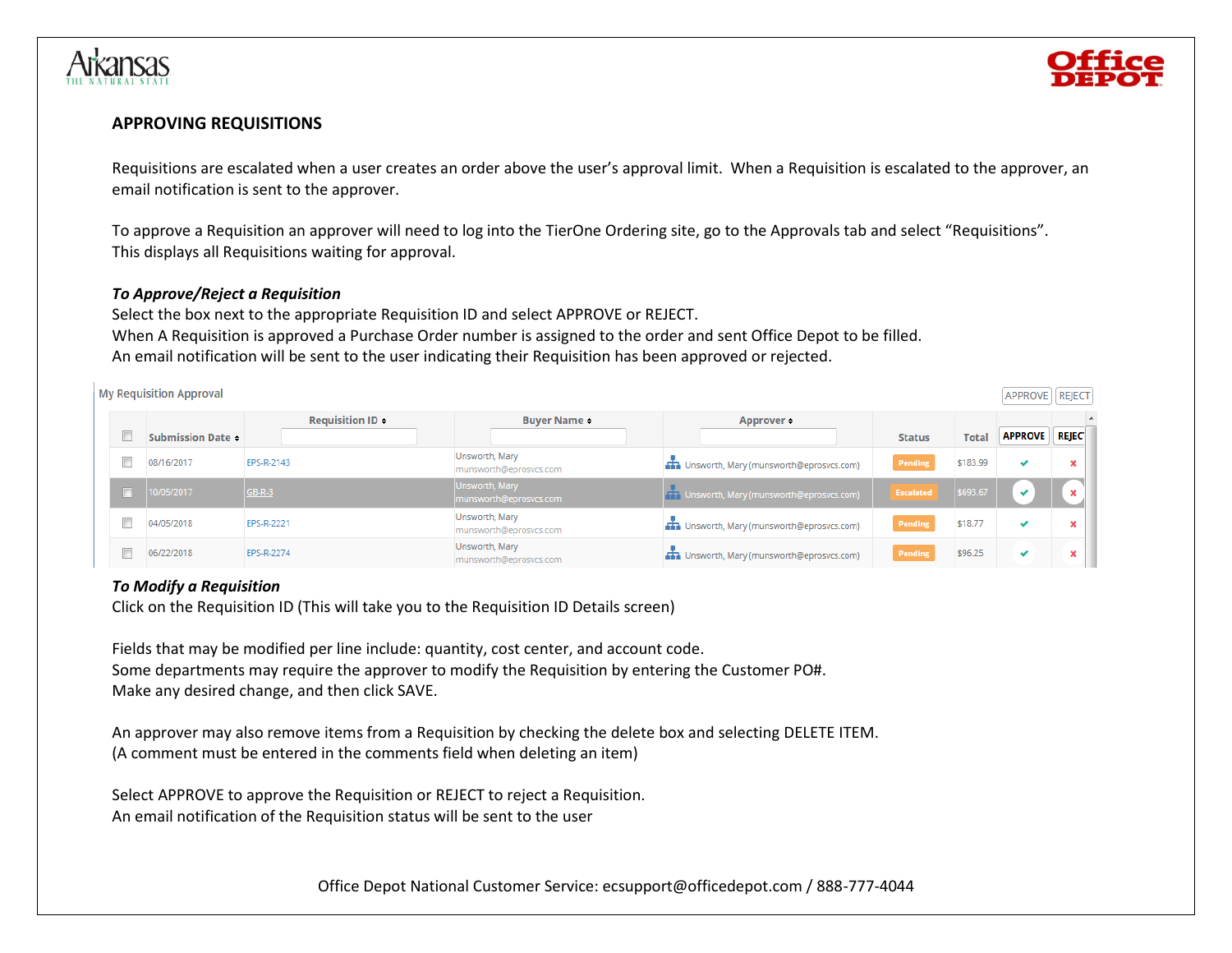



# **ORDER TRACKING**

To locate your order, use the Office Depot Order Tracking located in the Office Depot punchout. Enter the search criteria to locate your order.

|                                                                                                                                                                  |                  |                                         |                                          | <b>Showing All Orders</b>                                                                         | <b>Copy &amp; Print Depot</b>                    |                                                                                              |                                                       |    |                      |                    |         |                       |             |
|------------------------------------------------------------------------------------------------------------------------------------------------------------------|------------------|-----------------------------------------|------------------------------------------|---------------------------------------------------------------------------------------------------|--------------------------------------------------|----------------------------------------------------------------------------------------------|-------------------------------------------------------|----|----------------------|--------------------|---------|-----------------------|-------------|
| Add \$50.00 more for FREE shipping<br>$\equiv 0$ item(s): \$0.00<br>$\bullet$<br>$\times$ View Cart<br><b>CUREMENT SERVICES LLC - Logout</b><br><b>Furniture</b> | Check Out $\geq$ | <b>Our Services</b><br><b>My Orders</b> | Account #: 43917884<br><b>My Account</b> | <b>Find Your Order</b><br>Search by item or order<br>number, order status, or order<br>date range | Status: ALL<br><b>Dollar Range:</b><br>Approver: | Search By: Order Number v<br>From:<br>Date Range: 08/17/2014<br>Min:<br><b>SEARCH ORDERS</b> | $\overline{\phantom{a}}$<br>To:<br>09/17/2014<br>Max: |    |                      |                    |         |                       |             |
|                                                                                                                                                                  |                  | • Order Tracking                        |                                          | Click an order number to see the details of your order, or to view delivery tracking information. |                                                  |                                                                                              |                                                       |    |                      |                    |         |                       |             |
|                                                                                                                                                                  |                  | <b>My Tools</b>                         |                                          | <b>Orders Pending Approval</b>                                                                    |                                                  |                                                                                              |                                                       |    |                      |                    |         |                       |             |
|                                                                                                                                                                  |                  | • My Shopping Lists<br>• Order by Item# |                                          | No orders were found                                                                              |                                                  |                                                                                              |                                                       |    |                      |                    |         |                       |             |
|                                                                                                                                                                  |                  |                                         |                                          | Pro<br><b>Eased Orders</b><br>Res. 1 - 6 of 6                                                     |                                                  |                                                                                              |                                                       |    |                      |                    |         |                       |             |
|                                                                                                                                                                  |                  |                                         |                                          | <b>Order Number</b><br><b>Order Date</b>                                                          |                                                  | <b>Total Status</b>                                                                          | <b>Delivery Date</b>                                  |    | Changeable PO Number | <b>Cost Center</b> | Release | Contact               | <b>Type</b> |
|                                                                                                                                                                  |                  |                                         |                                          | 730046762-001<br>09/15/2014                                                                       |                                                  | \$45.43 Shipped                                                                              | 09/16/2014                                            | No | EPS-PO-489           |                    |         | <b>Teresa Stefani</b> | Order       |

#### *Status*

■ All orders will be listed based on the criteria selecting showing the appropriate status.

*Reorder*

▪ Allows you to take a previous order and add all items to your cart. From this point you can modify the items if necessary.

#### *Cancellation*

- There is a very small window for canceling orders. The window is less than 5 minutes from the time the order was created.
- To cancel an order the field that states "Changeable" must be YES for that order. Click on the order number and select cancel order.

*Return*

■ Returns can be placed directly through the Office Depot punchout site, no need to call Customer Service.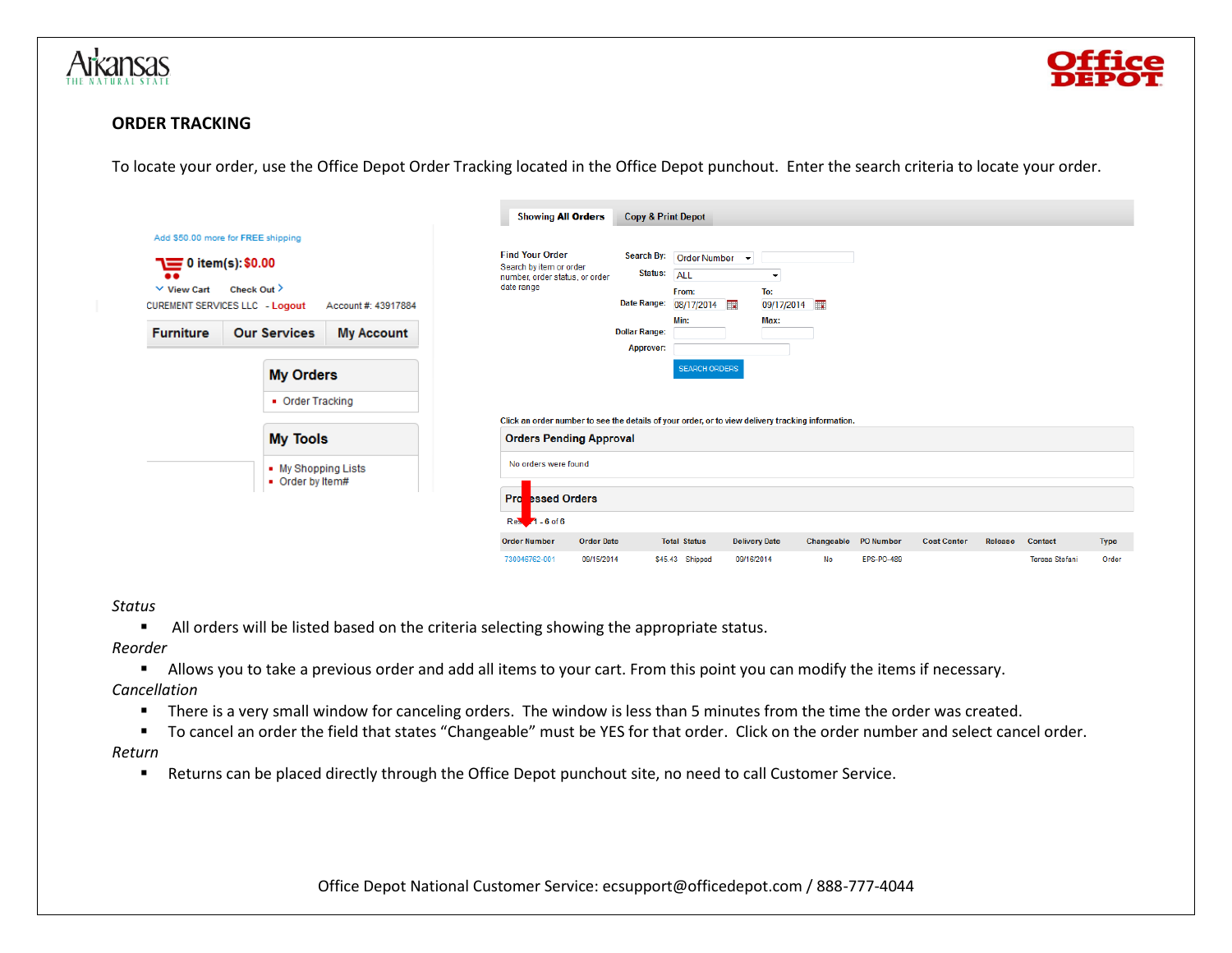

# **REORDER**

- Locate your order in Office Depot Order Tracking.
- Click on your order number.
- Scroll to the bottom of your order and select REORDER (All items will be added to your shopping cart)
- You can add additional items, remove items or change quantities.
- Follow the steps to checkout.



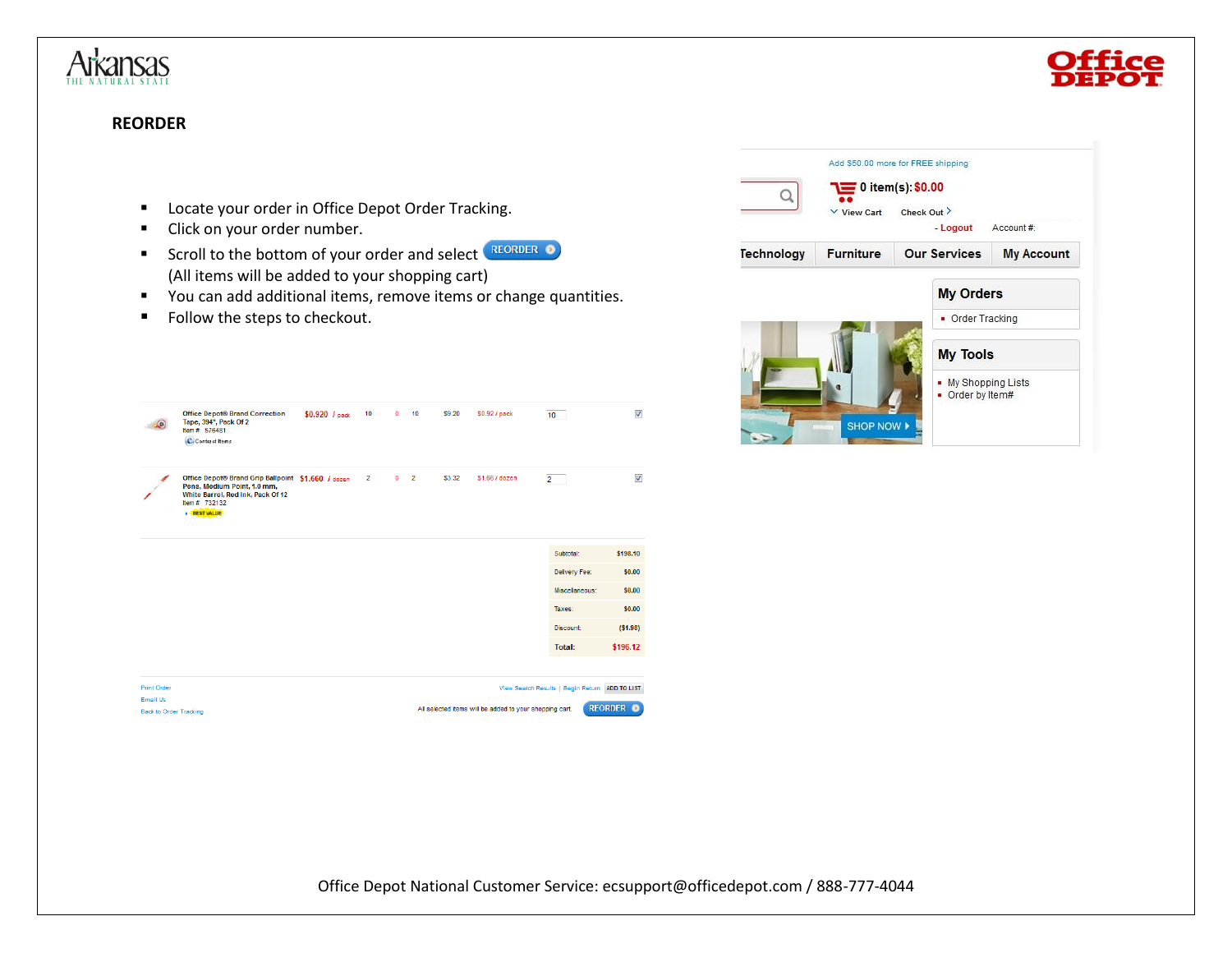



# **RETURNS**

Home > My Account > Order Detail > Return Form Place Return (Step 1 of 3)

1. Verify Return Address

AUBURN HILLS, MI 48326-2846

• Quantity to return • Return for Credit or Even Exchange • Reason for return • Number of boxes to return **Returnable Items** 

**Cart Items** 

Place Return (Step 2 of 3)

Pack Of 2 Item # 0848564

Select the item(s) you would like to return by providing the following details:

Porelon 42-2 Replacement Ink Rollers, Black/Red,

1. Verify Return Address

**Return Address** Your address: 691 SQUIRREL RD EPS INTERNAL ORDERING 691 N SQUIRREL RD STE 22

**STE 220** 

**USA** 

- Locate your order in Office Depot Order Tracking
- Click on your order to view in the "Order Detail

2. Select Your Items

• Scroll to the bottom of your order and select "

2. Select Your Items

**Price/Unit** 

\$2.170 / pack

**Quantity** 

Ordered

 $\overline{2}$ 

\* Return action: C Exchange C Return for Credit \* Number of boxes to return.

Returnable

**Quantity** 

 $\overline{2}$ 

**Quantity To** 

Return

Why is this important? DNTINUE **>** 

• Follow steps 1 through 3 to submit your return.

| ng.<br>ils" screen.      |                                      | <b>Office Depot® Brand Steno</b><br>Books, 6" x 9", Gregg Ruled, 70<br>Sheets, White, Pack Of 12<br>Item # 533400 | \$12,490 / dozen | $\overline{2}$ | ۰         | $\overline{2}$ | \$24.98 | \$12.99 / dozen                                            | $\overline{2}$                                       | V                |
|--------------------------|--------------------------------------|-------------------------------------------------------------------------------------------------------------------|------------------|----------------|-----------|----------------|---------|------------------------------------------------------------|------------------------------------------------------|------------------|
| Begin Return".           |                                      | REVIEW THIS PRODUCT                                                                                               |                  |                |           |                |         |                                                            |                                                      |                  |
| ١.                       |                                      | Soy Nondairy Creamer, 12 Oz.<br>Canisters, Pack Of 3<br>Item # 814301                                             | \$5.870 / pack   | 1              | $\bullet$ | $\blacksquare$ | \$5.87  | \$5.87 / pack                                              | $1 -$                                                | V                |
|                          |                                      | <b>REVIEW THIS PRODUCT</b>                                                                                        |                  |                |           |                |         |                                                            |                                                      |                  |
|                          |                                      |                                                                                                                   |                  |                |           |                |         |                                                            | Subtotal:                                            | \$87.52          |
|                          |                                      |                                                                                                                   |                  |                |           |                |         |                                                            | Delivery Fee:                                        | \$0.00           |
| <b>Information</b>       |                                      |                                                                                                                   |                  |                |           |                |         |                                                            | Miscellaneous:                                       | \$0.00           |
|                          |                                      |                                                                                                                   |                  |                |           |                |         |                                                            | Taxes:                                               | \$4.90           |
|                          |                                      |                                                                                                                   |                  |                |           |                |         |                                                            | <b>Total:</b>                                        | \$92.42          |
|                          |                                      |                                                                                                                   |                  |                |           |                |         |                                                            |                                                      |                  |
|                          | <b>Print Order</b>                   |                                                                                                                   |                  |                |           |                |         |                                                            | View Search Resides   Begin Return<br>$\overline{M}$ | <b>D TO LIST</b> |
|                          | <b>Back to Order Tracking</b>        |                                                                                                                   |                  |                |           |                |         |                                                            |                                                      | REORDER >        |
|                          |                                      |                                                                                                                   |                  |                |           |                |         | All selected items will be added to your shopping cart.    |                                                      |                  |
|                          | Email Us<br>Pri<br><b>Need Help?</b> |                                                                                                                   |                  |                |           |                |         |                                                            |                                                      |                  |
| <b>eview Information</b> |                                      |                                                                                                                   |                  |                |           |                |         | $\blacksquare$ Coloct Continuo to bogin the return process |                                                      |                  |

- ■Select Continue to begin the return process (The returnable items will be displayed) ■ Enter the quantity to return
- ▪Select the return action: Exchange or Return for Credit ■ Enter the number of boxes to be returned and select Continue

(You will receive a return authorization number) ▪Print the page by selecting the "Print This Page" link and attach the return authorization document to your order to be returned.

Office Depot National Customer Service: ecsupport@officedepot.com / 888-777-4044

· Email Assistance

 $-FAQs$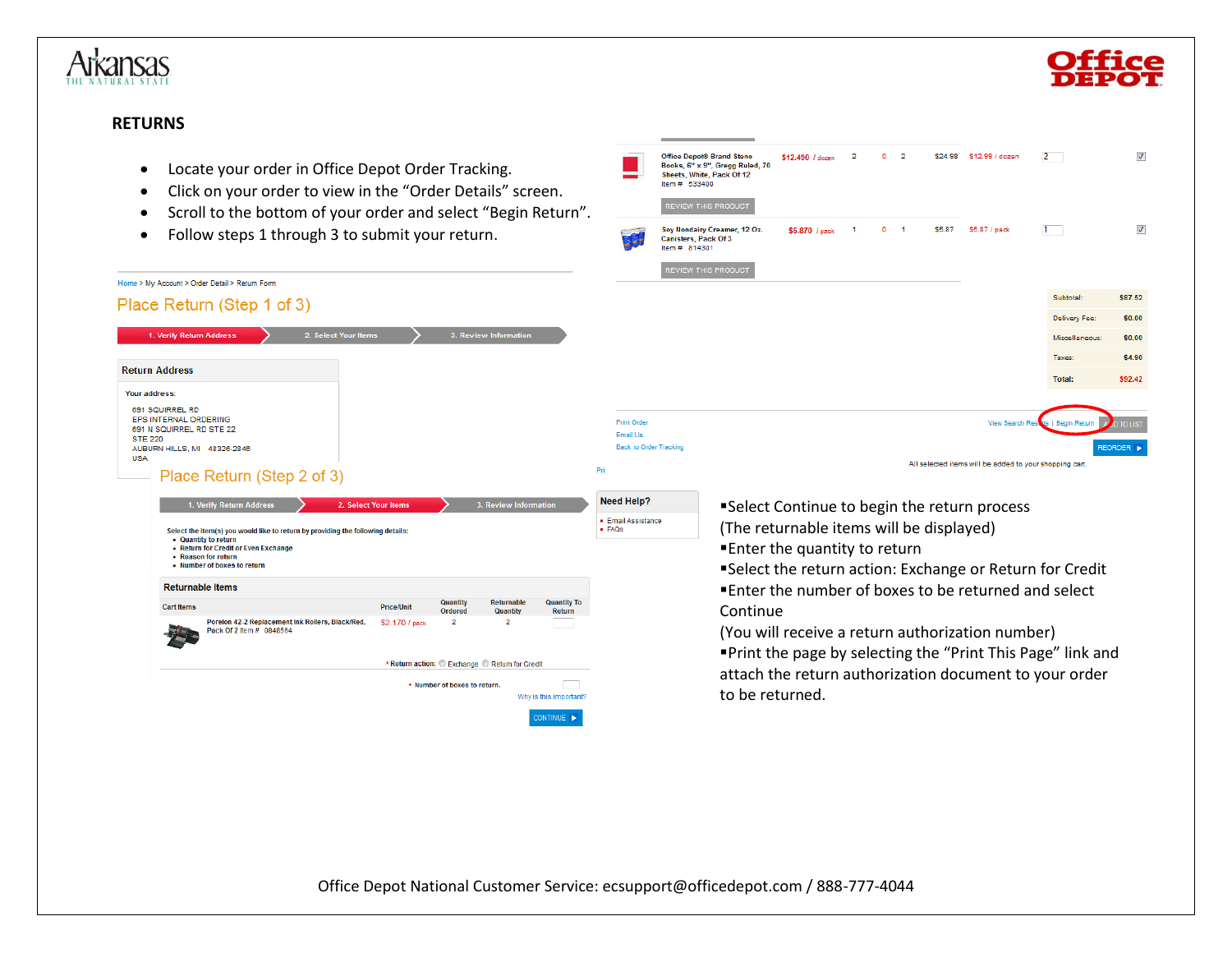



# **REPORTING**

**To create a Purchase order report, select the "Reports" tab and "Purchase Order".**

#### *Purchase Order Report*

- This reporting feature allows you to create a custom report.
	- ➢ The report criteria acts as your funnel for filtering data to only show what you want to see.
	- ➢ The report columns allow you to select the data you want to populate in your report.
	- ➢ Selecting your location is required; all other fields are optional. (It should automatically default for you).
- Enter criteria of report, and then select Submit.

| Approvals Profile Suppliers Searches Reports Favorite Carts Help Administration                                                                                                           |                                                                                           |                                         |                                                                                                                                                                             |                                                                     |                                                                                                                        | ਦੰ                                            |
|-------------------------------------------------------------------------------------------------------------------------------------------------------------------------------------------|-------------------------------------------------------------------------------------------|-----------------------------------------|-----------------------------------------------------------------------------------------------------------------------------------------------------------------------------|---------------------------------------------------------------------|------------------------------------------------------------------------------------------------------------------------|-----------------------------------------------|
| <b>ORDER REPORT CRITERIA</b><br><b>ORDER REPORT RESULTS</b>                                                                                                                               |                                                                                           |                                         |                                                                                                                                                                             |                                                                     |                                                                                                                        |                                               |
| Saved Reports                                                                                                                                                                             |                                                                                           |                                         | Create Report                                                                                                                                                               |                                                                     |                                                                                                                        |                                               |
| <b>Choose from saved reports</b>                                                                                                                                                          | $\boldsymbol{\mathrm{v}}$                                                                 | SAVE DELETE                             | Make it available for<br><b>Report Name</b>                                                                                                                                 |                                                                     |                                                                                                                        | Company v SAVE AS NEW                         |
| <b>Order Report Criteria</b>                                                                                                                                                              |                                                                                           |                                         |                                                                                                                                                                             |                                                                     |                                                                                                                        |                                               |
| PO Created From (MM/dd/yyyy)<br><b>Total Amount From</b><br><b>Location ID</b><br>Include all child locations<br><b>User (Buyer) Name</b><br><b>Status</b><br><b>Order Report Columns</b> | 雦<br>State of Arkansas<br>$\qquad \qquad \Box$<br>All<br>All<br>$\boldsymbol{\mathrm{v}}$ | $\mathbf{v}$<br>$\overline{\mathbf{v}}$ | To (MM/dd/yyyy)<br>To<br><b>Supplier ID</b><br><b>Cost Center ID</b><br><b>Account Code ID</b><br>Part ID (Select at least one Line Item Column)<br><b>Line Item Action</b> |                                                                     | 曲<br>$\mathbf{v}$<br>All<br>$\boldsymbol{\mathrm{v}}$<br>$\boldsymbol{\mathrm{v}}$<br>All<br>$\boldsymbol{\mathrm{v}}$ |                                               |
| $\Box$<br><b>PO - Created Date</b>                                                                                                                                                        | $\Box$                                                                                    | <b>PO - Ship Charges</b>                |                                                                                                                                                                             | $\qquad \qquad \Box$                                                | <b>Line Item - Cost Center Budget</b>                                                                                  |                                               |
| $\Box$<br><b>PO - Purchase Order ID</b>                                                                                                                                                   | $\qquad \qquad \Box$                                                                      | <b>PO - Additional Charges</b>          |                                                                                                                                                                             | $\qquad \qquad \Box$                                                | <b>Line Item - Account Code ID</b>                                                                                     |                                               |
| <b>PO - Customer Location ID</b><br>$\Box$                                                                                                                                                | $\qquad \qquad \Box$                                                                      | <b>PO - Custom Field 1</b>              |                                                                                                                                                                             | $\qquad \qquad \Box$                                                | Line Item - Cost Center ID                                                                                             |                                               |
| <b>PO - Shipping Address ID</b><br>$\Box$                                                                                                                                                 | $\qquad \qquad \Box$                                                                      | <b>PO - Custom Field 2</b>              |                                                                                                                                                                             | $\qquad \qquad \Box$                                                | Line Item - Line Total                                                                                                 |                                               |
| PO - User ID<br>$\Box$                                                                                                                                                                    | $\qquad \qquad \Box$                                                                      | Line Item - Manufacturer ID             |                                                                                                                                                                             | $\qquad \qquad \Box$                                                | Line Item - Qty Returned                                                                                               |                                               |
| PO - Ship Via ID<br>lo                                                                                                                                                                    | $\qquad \qquad \Box$                                                                      | Line Item - Manufacturer Part ID        |                                                                                                                                                                             | $\qquad \qquad \Box$                                                | <b>Line Item - Qty Received</b>                                                                                        |                                               |
| PO - External PO ID<br>$\Box$                                                                                                                                                             | $\Box$                                                                                    | Line Item - Part ID                     |                                                                                                                                                                             | $\qquad \qquad \Box$                                                | <b>Line Item - Qty Cancelled</b>                                                                                       |                                               |
| <b>PO - Requisition ID</b><br>$\Box$                                                                                                                                                      | $\qquad \qquad \Box$                                                                      | <b>Line Item - Description</b>          |                                                                                                                                                                             | $\Box$                                                              | <b>Line Item - Qty Shipped</b>                                                                                         |                                               |
| <b>PO - Requisition Created Date</b><br>$\Box$                                                                                                                                            | $\qquad \qquad \Box$                                                                      | Line Item - Price                       |                                                                                                                                                                             | $\qquad \qquad \Box$                                                | <b>Line Item - UNSPSC Family Code</b>                                                                                  |                                               |
| $\Box$<br><b>PO - Credit Card ID</b>                                                                                                                                                      | $\qquad \qquad \Box$                                                                      | Line Item - UOM                         |                                                                                                                                                                             | $\qquad \qquad \Box$                                                | Line Item - Custom 3                                                                                                   |                                               |
| <b>PO - Total Amount</b><br>$\Box$<br>$PO - Tax$                                                                                                                                          | $\qquad \qquad \Box$                                                                      | Line Item - Qty<br>Line Item - Tax      |                                                                                                                                                                             | $\qquad \qquad \Box$                                                | Line Item - Custom 4                                                                                                   |                                               |
| $\Box$<br><b>PO - Supplier ID</b>                                                                                                                                                         | $\qquad \qquad \qquad \qquad \qquad \qquad$<br>$\qquad \qquad \Box$                       | Line Item - Date Required               |                                                                                                                                                                             | $\qquad \qquad \qquad \qquad \qquad \qquad$<br>$\qquad \qquad \Box$ | <b>Line Item - Ship Date</b><br>Line Item - Line Origin                                                                |                                               |
| PO - Status                                                                                                                                                                               |                                                                                           |                                         |                                                                                                                                                                             |                                                                     |                                                                                                                        |                                               |
| <b>UNSPSC Family Codes</b><br><b>SELECT ALL</b>                                                                                                                                           |                                                                                           |                                         |                                                                                                                                                                             |                                                                     |                                                                                                                        | <b>EXCEL</b><br><b>SUBMIT</b><br><b>RESET</b> |

- You can export your report into excel by selecting the Excel button.
- You can save your report by entering the name of the report and selecting who you want the report available for.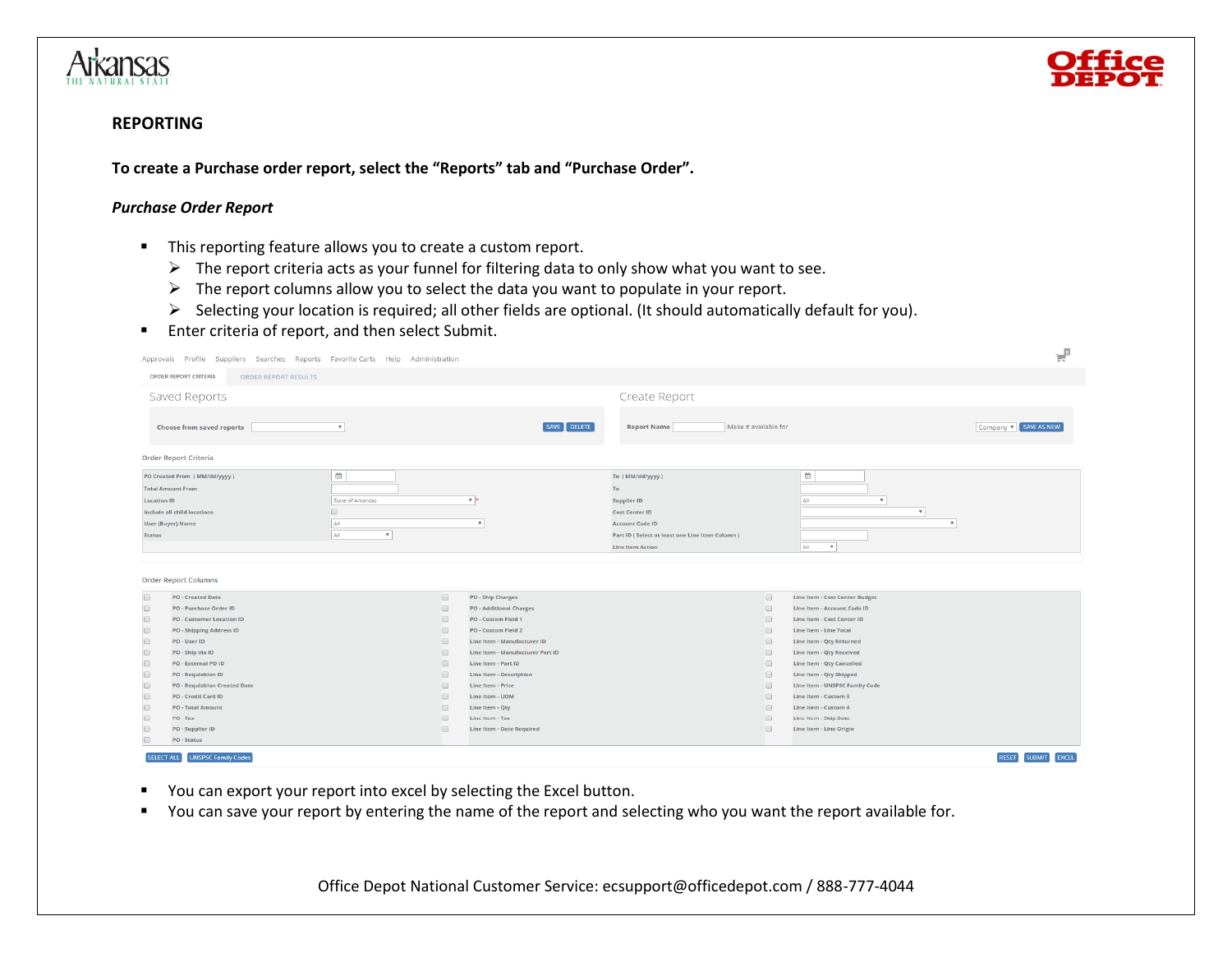



# **LOCATING YOUR INVOICE**

#### *Transaction Log Report*

The Transaction Log is an e-Library of all your invoices. From the Reports tab, select Transaction Log. Enter the order creation date range of the orders you want to yield invoice results. The results will display with a header bar in bold and the line item detail listed below.

# The report will generate within the TierOne site.

| Approvals Profile Suppliers Searches Reports Help Administration |                                                   |        |                                |  |               |
|------------------------------------------------------------------|---------------------------------------------------|--------|--------------------------------|--|---------------|
| <b>PAYMENT REPORT</b>                                            | <b>INVOICE REPORT</b><br><b>LINE ITEMS REPORT</b> |        |                                |  |               |
| <b>Invoice Report Criteria</b>                                   |                                                   |        |                                |  |               |
| <b>Date From</b>                                                 |                                                   | 鹼<br>₩ | To                             |  |               |
| <b>PO Number</b>                                                 |                                                   |        | <b>Supplier Invoice#</b>       |  |               |
| <b>Customer Location ID</b>                                      |                                                   |        | <b>Include Child Locations</b> |  |               |
| <b>Supplier ID</b>                                               |                                                   |        | <b>EPS Invoice ID</b>          |  |               |
| <b>Include Line Item Detail</b>                                  |                                                   |        |                                |  |               |
|                                                                  |                                                   |        |                                |  | <b>SURMIT</b> |

- If you click on an **Invoice #** the supplier invoice will display in a new window. If you click on the **Purchase Order #** a copy of the PO will display with any cancellations, ship notices, invoices and/or returns. This invoice or PO can be printed.
- Export the report to Excel by scrolling to the bottom of the report and clicking on the Excel button.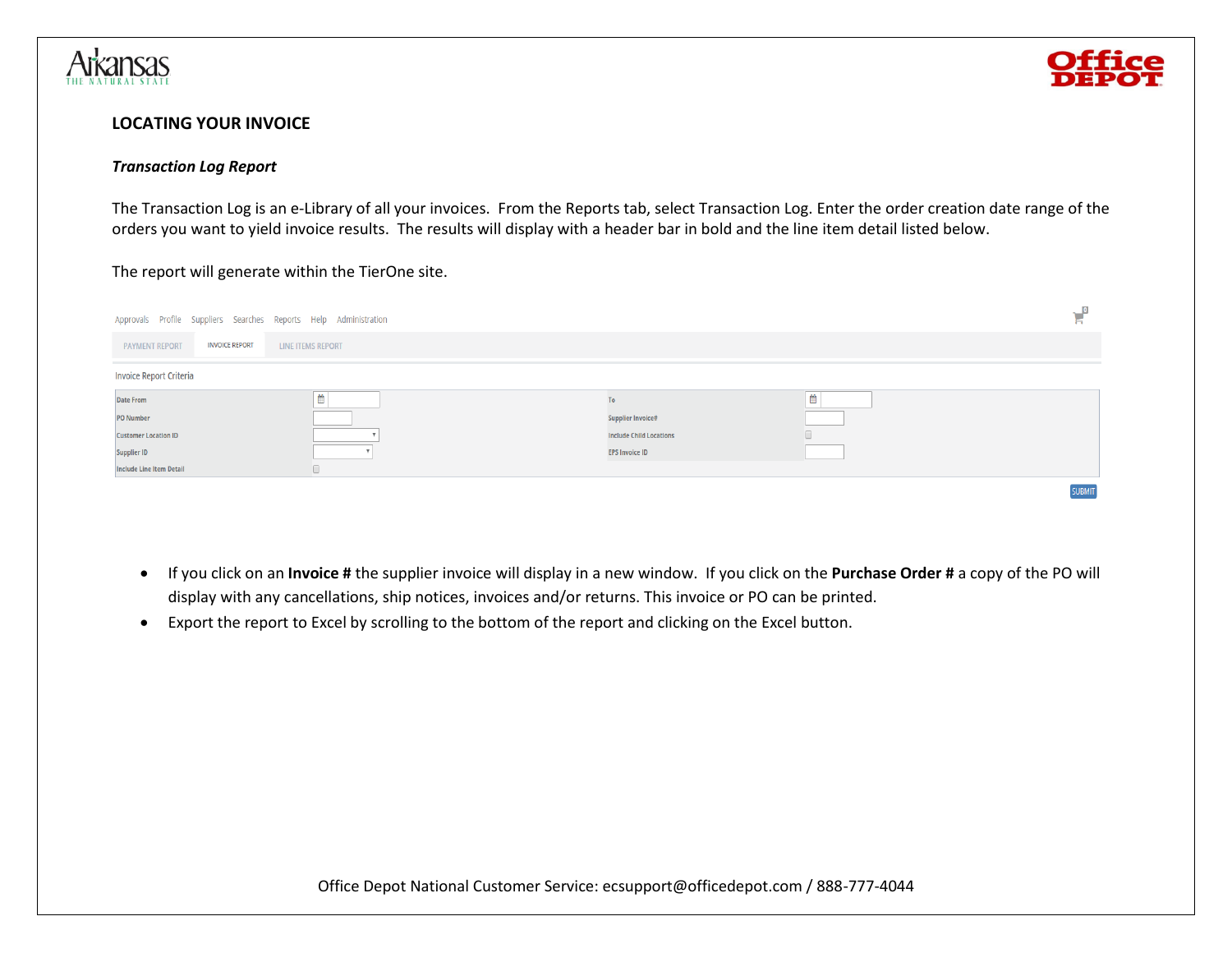



### *Payment Report*

Found under Reports Tab, the Payment Report provides a detailed report of all paid invoices within a date range. The results of this report can be used to reconcile general ledger accounts as it provides full purchase order line item details. Report results will include all invoices with a paid date within the specified range regardless of payment type.

| <b>PAYMENT REPORT</b>   | <b>INVOICE REPORT</b><br><b>LINE ITEMS REPORT</b> |    |               |
|-------------------------|---------------------------------------------------|----|---------------|
| Payment Report Criteria |                                                   |    |               |
| <b>Date From</b>        |                                                   | To |               |
|                         |                                                   |    | <b>SUBMIT</b> |

# The report generates in Excel with header information listed first for all paid invoices, followed with the line item detail is listed below.

| Record ID   | <b>Type</b> | <b>Supplier Name</b>                                       | <b>Paid Date</b>                    | <b>Payment Terms Invoice Status PO Number</b>                    |      |                  | <b>Invoice Date</b>      | <b>Supplier Invoice #</b>           | <b>EPS</b> In |
|-------------|-------------|------------------------------------------------------------|-------------------------------------|------------------------------------------------------------------|------|------------------|--------------------------|-------------------------------------|---------------|
|             |             |                                                            |                                     |                                                                  |      |                  |                          | New Haven Receipts 20100908 1757.cs |               |
| 2 Header    |             | PAYMENT St Louis Safety Inc 16096                          |                                     | 11/8/2010 CREDITLINE                                             | Paid | HGNH-1394        | $9/8/2010$ <sub>V</sub>  |                                     |               |
| 3 Header    |             | PAYMENT St Louis Safety Inc 16096                          |                                     | 11/8/2010 CREDITLINE                                             | Paid | <b>HGNH-1405</b> |                          | 9/20/2010 received on receipt file  |               |
|             |             |                                                            |                                     |                                                                  |      |                  |                          | New Haven Receipts 20100917 1757.cs |               |
| 4 Header    |             | PAYMENT St Louis Safety Inc 16096                          |                                     | 11/8/2010 CREDITLINE                                             | Paid | <b>HGNH-1409</b> | $9/17/2010$ <sub>V</sub> |                                     |               |
|             |             |                                                            |                                     |                                                                  |      |                  |                          |                                     |               |
| 5 Record ID | <b>Type</b> | <b>Supplier Name</b>                                       | <b>Supplier Invoice #</b>           | Payment Terms   Invoice Status   EPS Invoice #   Inv Create Date |      |                  |                          | <b>Inv Paid Date</b>                | Creat         |
|             |             |                                                            | New Haven Receipts 20100908 1757.cs |                                                                  |      |                  |                          |                                     |               |
| 6 Detail    |             | PAYMENT St Louis Safety Inc 16096 v                        |                                     | <b>CREDITLINE</b>                                                | Paid | 969314           | 9/8/2010                 | 11/8/2010 Caitlin                   |               |
| 7 Detail    |             | PAYMENT St Louis Safety Inc 16096 received on receipt file |                                     | CREDITLINE                                                       | Paid | 980105           | 9/20/2010                | 11/8/2010 Caitlin                   |               |
|             |             |                                                            | New Haven Receipts 20100917 1757.cs |                                                                  |      |                  |                          |                                     |               |

- Additional header fields include Subtotal, Freight, Additional Charges, Tax Rate %, Taxes, Invoice Amount, Currency
- Additional line item detail fields include full shipping address, Description, item #, Received QTY, UOM, Unit Price, Extended Price, Taxes, Freight, Additional Charges, Total, PO Number, Payment Reference, Cost Center, Account Code and Item Type.